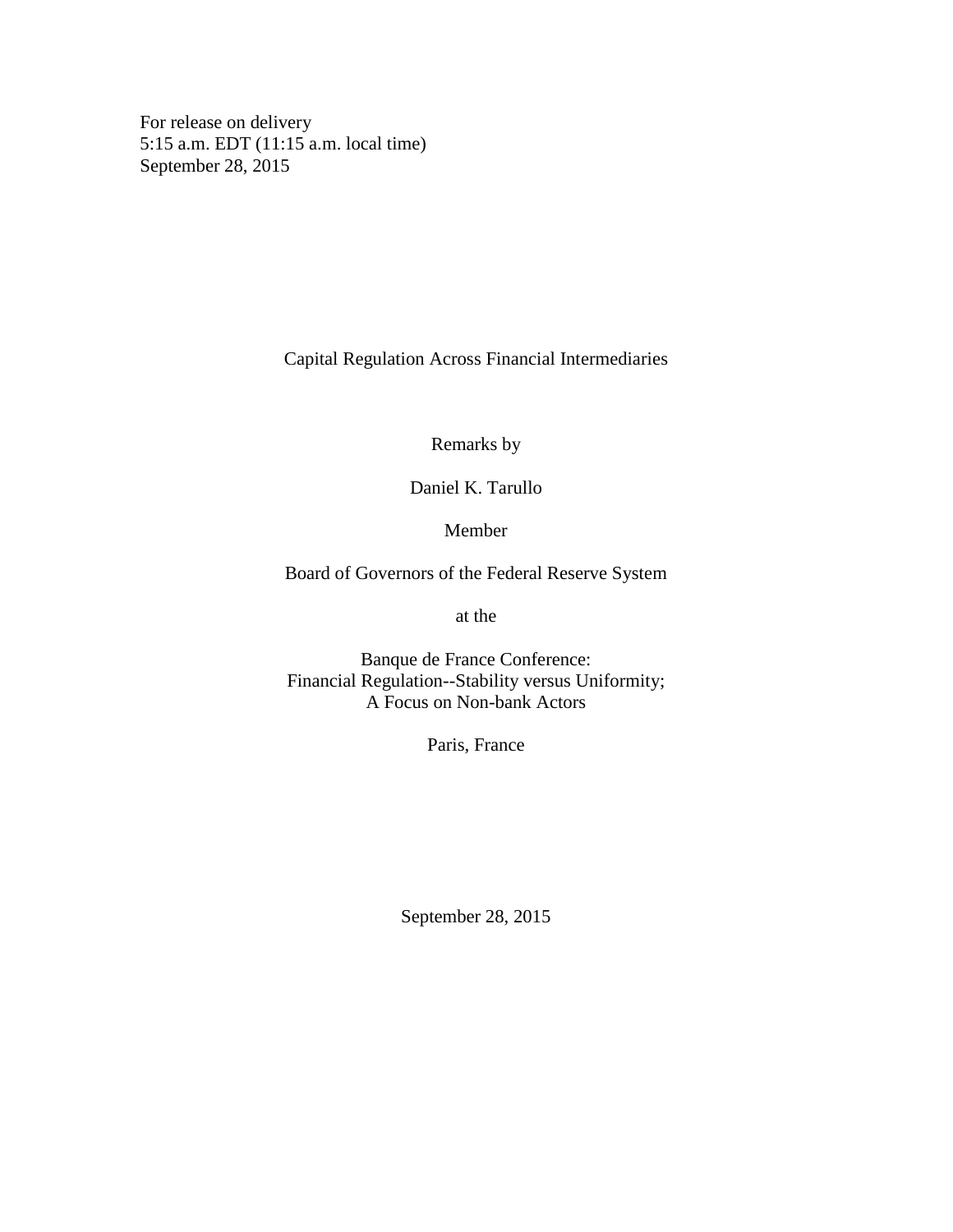Strengthening the quantity and quality of capital held by banks has been a central element of post-financial crisis regulatory reform. Yet, as the topic of this conference reminds us, the crisis also exposed weaknesses in other financial intermediaries that carried systemic implications. In the United States, when Bear Stearns and Lehman Brothers failed, they were socalled freestanding investment banks, not subject even to the inadequate pre-crisis regulatory regime for bank holding companies. The stress at American International Group (AIG), an insurance company, and the vulnerability of money market funds to destabilizing runs contributed to a profound deepening of the crisis. Hence the theme for this session of the conference: In light of this recent history and, more generally, of the steady growth of nonbank financial intermediaries, to what degree should they be subject to the capital regulations developed by the Basel Committee on Banking Supervision and applied to bank holding companies in the United States and to all commercial and investment banks in Europe?

At first glance, the answer to this question might seem intuitively obvious. After all, the risk of loss associated with a particular corporate loan or mortgage-backed security or, indeed, any other asset does not vary just because its legal owner is an insurance company or mutual fund, rather than a bank. Yet we all know that regulatory capital requirements sometimes do vary with the nature of the firm. And I suspect that most people in this room believe there are good reasons why they *should* vary under at least some circumstances.

In my remarks this morning, I will explain how the identification of those circumstances should proceed--by looking not at the asset side of a financial intermediary's balance sheet, but at the liability side. The scope and nature of a firm's liabilities provide the justifications for capital requirements regulation. Differences in liabilities can, accordingly, sometimes warrant different capital requirements for portfolios of similar assets across firms. At the risk of packing

- 1 -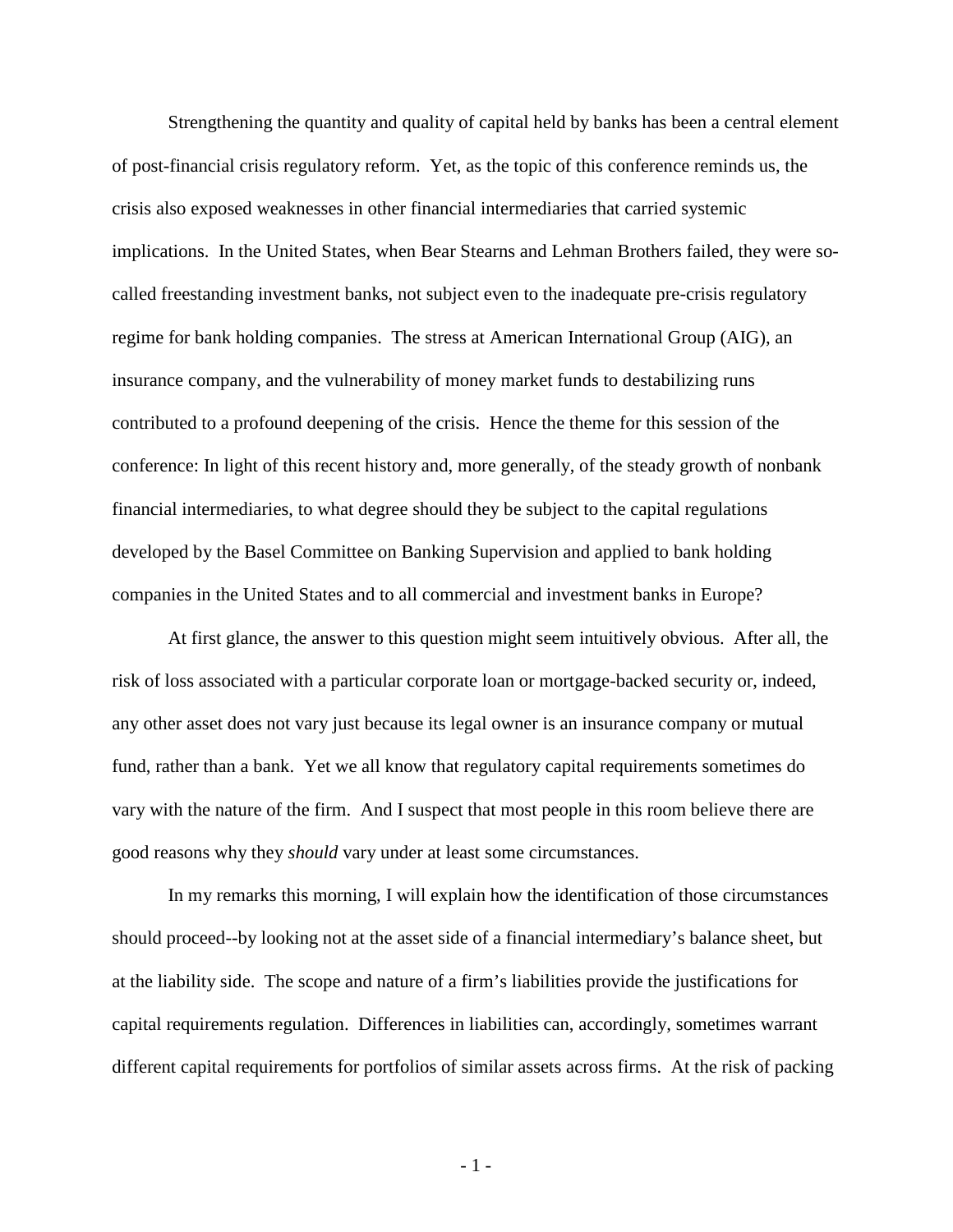too much into these introductory points, let me also note that an emphasis on a firm's liabilities is related to, but not synonymous with, an emphasis on its activities. Thus, for example, simply deciding that an intermediary provides mostly commercial banking services or insurance products does not fully answer the question of what its capital requirements should be.

My purpose today is not to offer specific proposals, or even a comprehensive conceptual framework, but instead to propose an approach for thinking about the purposes of capital regulation across types of financial intermediaries that will suggest appropriate starting points for shaping--or reshaping--applicable capital regulation. This seems to me a particularly important effort at a time when the financial system is undergoing significant change.

## **Liability Structure and Capital Regulation**

To begin, we should remind ourselves that capital regulation of private corporations is unusual. Generally, market actors with actual or contemplated claims on a nonfinancial corporation are left to their own devices in protecting their interests, though various features of contract, securities, and insolvency law are designed to help them make these judgments more efficiently. In many kinds of financial intermediaries, on the other hand, capital levels are regulated, usually because of market failures attributable to some combination of information problems, moral hazard, collective action problems, and systemic risk. Scrutiny of the liability side of the balance sheet reveals whether and how these various justifications are present for different financial intermediaries. Let me start with a couple of straightforward examples, wellestablished in regulatory practice.

The first example arises from the fact that, by the very nature of their business, many intermediaries have substantially more customer-facing liabilities<sup>[1](#page-2-0)</sup> on their balance sheets than

<span id="page-2-0"></span> $1$  By "customer facing liabilities," I mean liabilities to households, retail investors, and businesses. In financial intermediaries, these liabilities are not only greater than in similarly sized balance sheets of non-financial firms.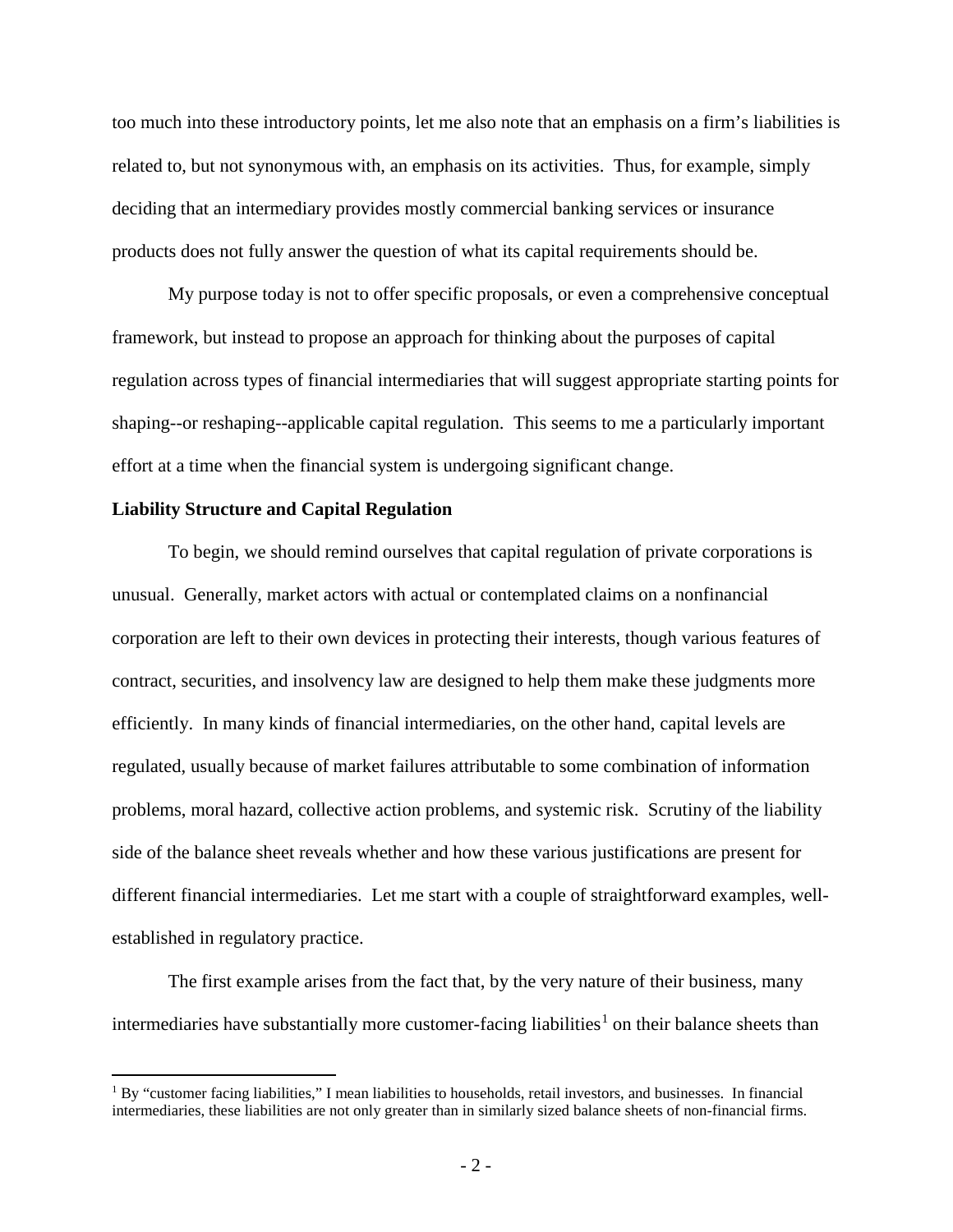nonfinancial firms. This characteristic often means that leverage is higher. It almost always means that a large portion of the liability side of the balance sheet is accounted for by such customers, who are not well-positioned to evaluate the soundness of these intermediaries' oftenopaque balance sheets.

Consider the case of a very traditional life insurance company, which collects premiums from customers over a protracted period of time, while promising a payout to beneficiaries if the insured dies within the coverage period. The duration of the exposure, difficulties in evaluating the company's ability to pay, and the potentially high costs of changing coverage to another firm even if that evaluation can be done together provide a rationale for insurance company capital requirements. Here the motivation for capital regulation is likely oriented toward the capacity of the company to meet these long-term claims as they come due, presumably over a fairly extended span. Investors and counterparties from the financial sector might well be left to fend for themselves. Thus this rationale for capital regulation focuses only on assuring sufficient assets over time to satisfy the policyholders' claims should the company fail, with less attention to maintaining the company as a going concern.

A second example of how the liability side of an intermediary's balance sheet suggests the appropriate form of capital regulation is presented by the familiar problem of deposit runs on banks. Like a policyholder, a depositor has difficulty gauging the health of the financial intermediary. But unlike a life insurance policyholder, a depositor can withdraw all or most of her funds if she has any fear--even an ill-founded fear--that the bank may be in trouble. Indeed, depositors have a rational incentive to act quickly, since the first to withdraw will have the best chance of getting all their money back. Experience with bank runs, and with the more-damaging

 $\overline{a}$ 

They also disproportionately arise from financial transactions – such as accepting deposits or investments – rather than for performance of services or delivery of goods.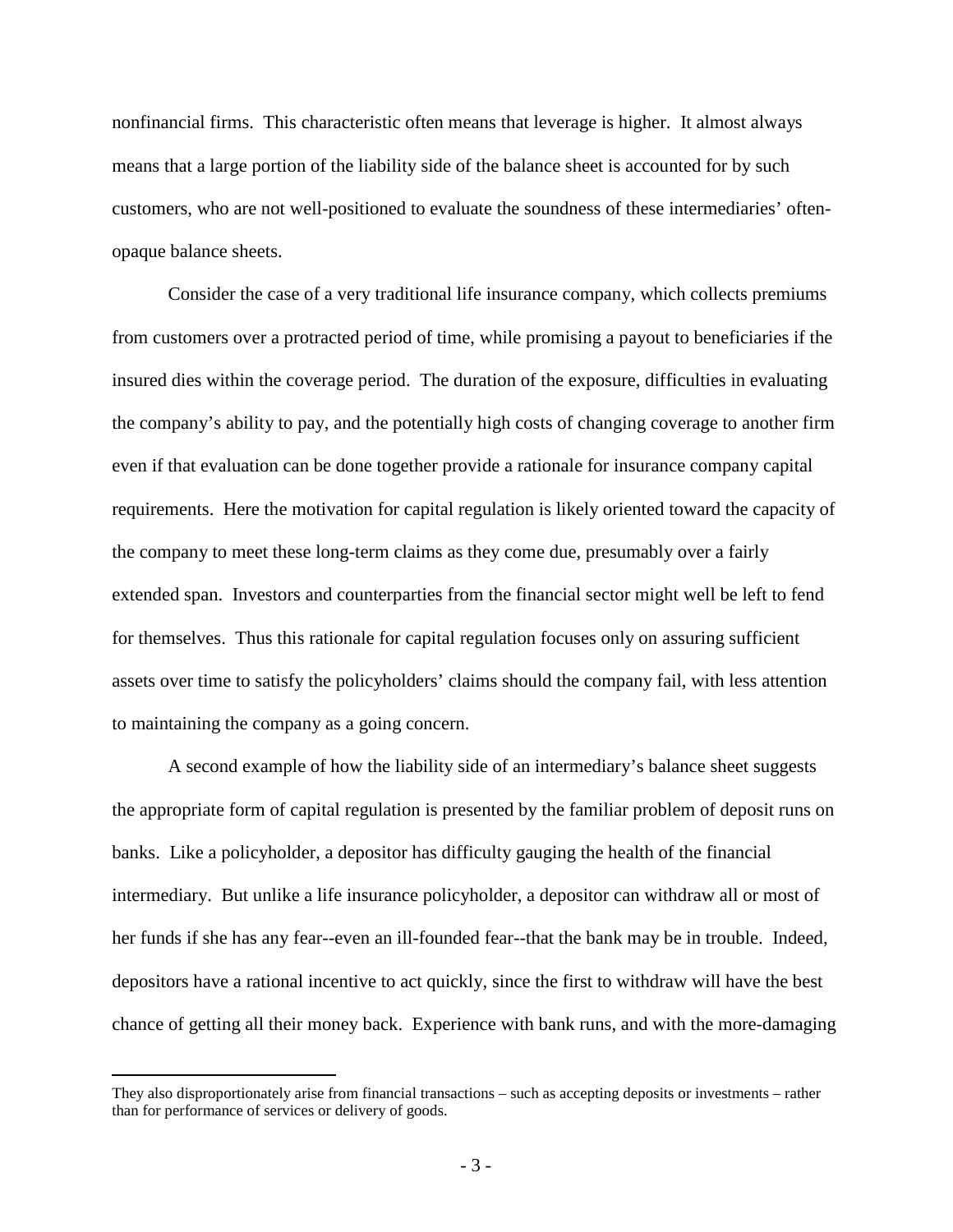cases of bank panics (in which problems at one bank are imputed to others on the basis of incomplete and possibly incorrect information), led to government-provided deposit insurance. While countering runs and panics and protecting depositors from loss, government deposit insurance creates different justifications for capital regulation--protecting the government insurance fund, which is now guaranteeing a significant portion of the bank's liabilities, and countering moral hazard, which may arise because insured depositors need no longer care whether the bank is adequately capitalized.

The moral hazard issue leads us to a third example of how the liability side of the balance sheet of a financial intermediary reveals the need for capital regulation--the too-big-to-fail (TBTF) problem. As the size of an intermediary increases, its exposures to other market actors- including many other intermediaries--may become so extensive that its failure would threaten the financial system as a whole. Believing that the government will, for this reason, prevent such an intermediary from becoming insolvent, market actors may extend credit as if a guarantee similar to deposit insurance were in place. Thus the nature and extent of the firm's liabilities, taken as a whole, may warrant capital regulation to offset an implicit TBTF subsidy.

Even if the distinct problem of TBTF could be countered through other means, such as a credible bankruptcy or resolution option, the failure of a financial intermediary with systemically significant liabilities raises the prospect of imposing very large negative externalities on the financial system. This prospect creates an additional argument for capital requirements--or, more precisely, an argument for progressively higher capital requirements that would reduce the probability of the failure of the systemically important intermediary.

Note that this last discussion has moved us toward consideration of macroprudential reasons for capital requirements--specifically, for higher requirements aimed at reducing the

- 4 -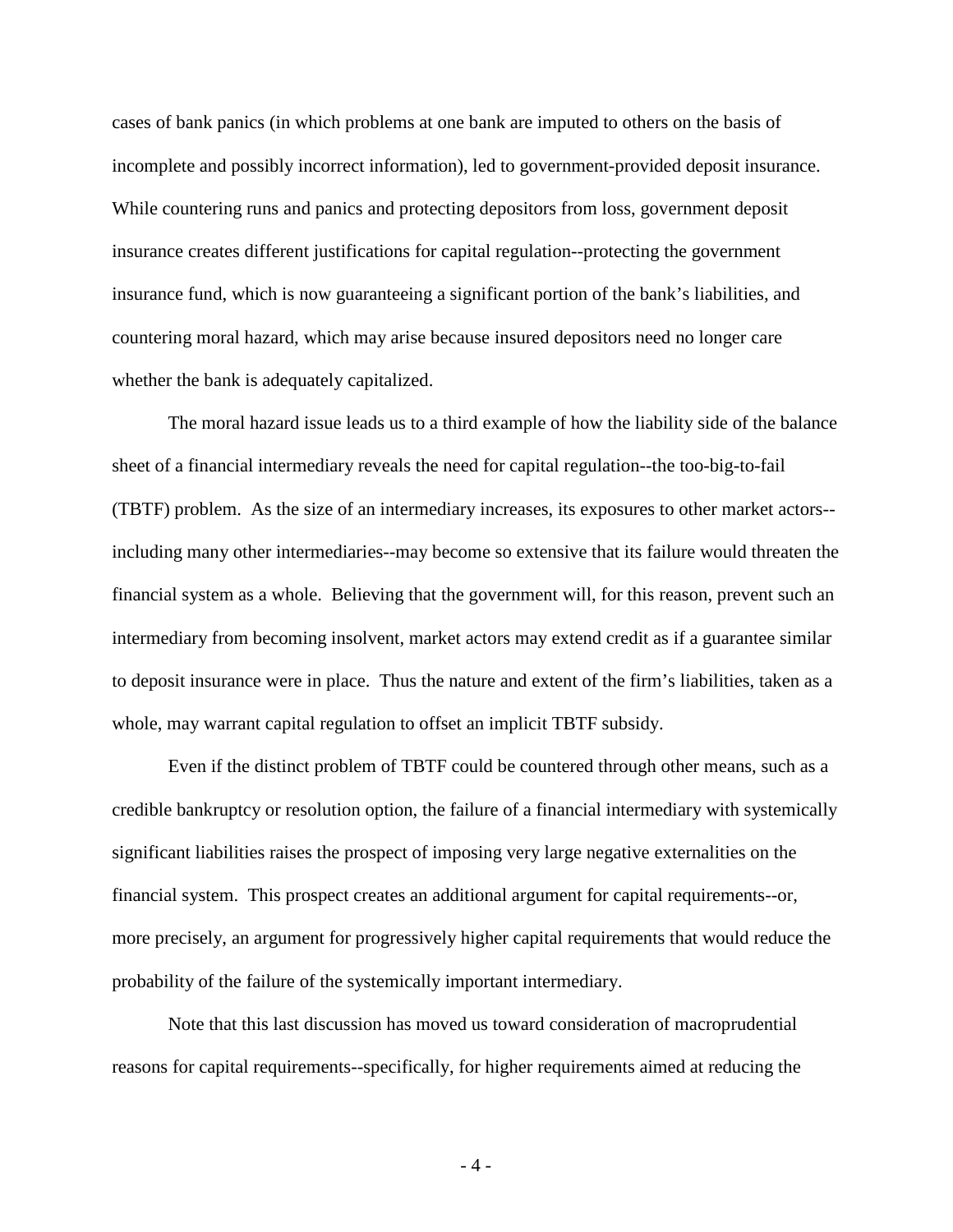probability of insolvency below that which would be warranted if the sole regulatory aim were to protect customers, depositors, or even a government deposit insurance fund. As has been much discussed in recent years, pre-crisis financial regulatory regimes had substantially undervalued systemwide considerations. Indeed, in the first instance the crisis spread not only because of the direct effects engendered by the insolvency of individual firms, but also because of the dramatic contraction of funding available throughout markets for widely held assets such as mortgagebacked securities. The pre-crisis explosion of short-term wholesale funding, both inside and outside traditional banks, left the entire financial system vulnerable to the disappearance of this market funding as real estate prices declined sharply and uncertainty spread about the value of the assets being funded. Concerns about solvency accelerated the run of wholesale funding from Bear Stearns and Lehman Brothers, raising the prospect of classic fire sales of their assets, with consequent depressing effects on the balance sheets of all firms holding these assets.

Experience during the financial crisis vindicated the view of those who had argued that liquidity, as well as capital, in large intermediaries needed to be regulated.<sup>[2](#page-5-0)</sup> It also buttressed the view that capital and liquidity regulation are closely related and need to be developed in tandem, if not as part of the same regulatory framework. Much academic research prompted by the crisis has focused on the interrelationship between funding and solvency problems.<sup>[3](#page-5-1)</sup>

Here, then, is another way in which the characteristics of the liability side of an intermediary's balance sheet should determine the form and stringency of capital regulation.

<span id="page-5-1"></span><span id="page-5-0"></span> $2$  For a highly insightful survey of the implications of illiquidity issues for market performance and regulation, see Jean Tirole (2011), "Illiquidity and All Its Friends," Journal of Economic Literature vol. 49, no. 2, pp. 287-325. <sup>3</sup> See, e.g., Markus Brunnermeier and Lasse Heje Pedersen (2009), "Market Liquidity and Funding Liquidity," *Review of Financial Studies*, vol. 22, no. 6, pp. 2201-2238; Viral Acharya and S. Viswanathan (2011), "Leverage, Moral Hazard, and Liquidity," *Journal of Finance*, vol. 66, no. 1, pp. 99-138; Zhiguo He and Wei Xiong (2012), "Rollover Risk and Credit Risk," *Journal of Finance*, vol. 68, no. 2, pp. 391-429; Stephen Morris and Hun Song Shin (2008), "Financial Regulation in a System Context," Brookings Papers on Economic Activity (Fall), pp. 229- 61.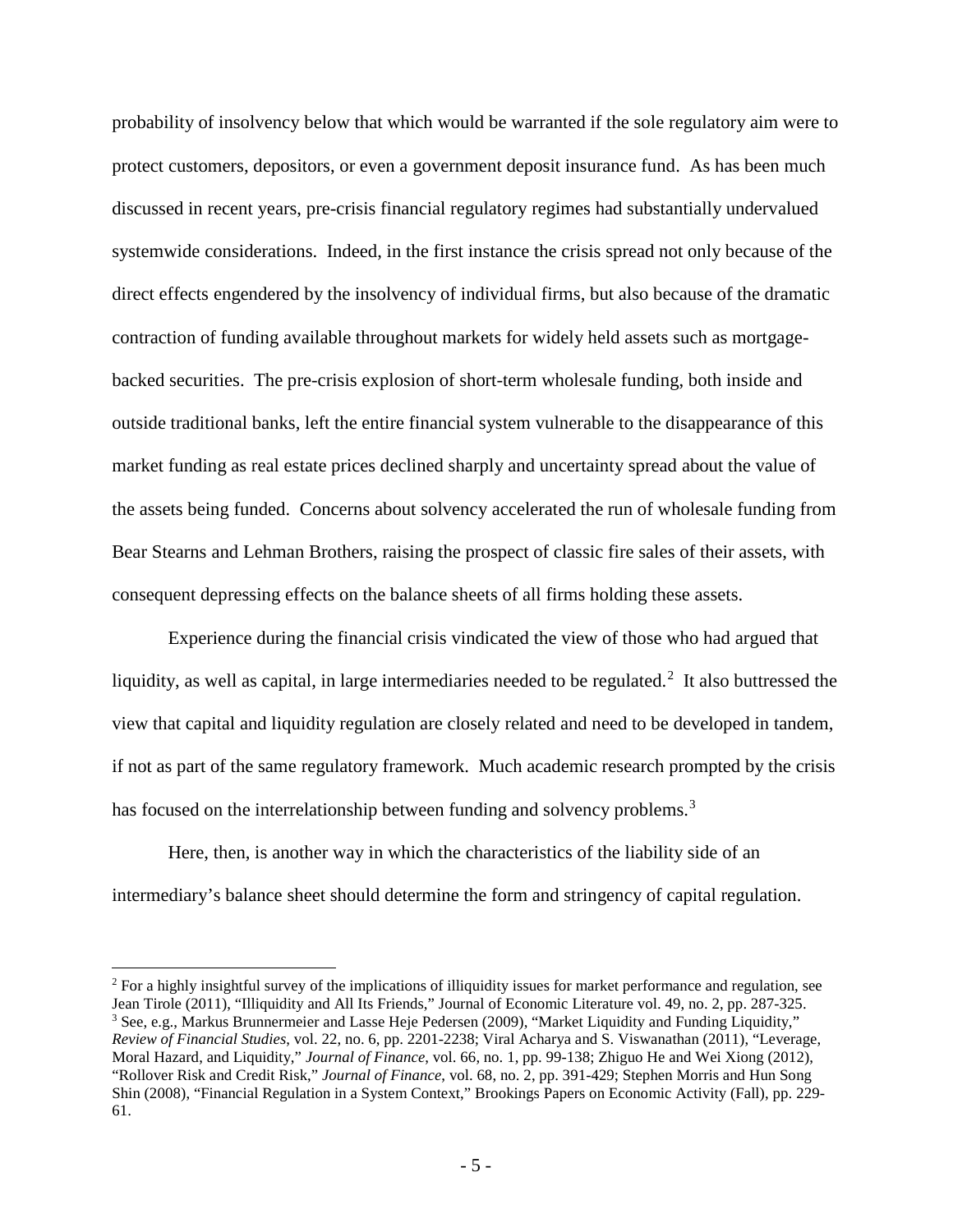Shorter duration and, if you will, increased "runnability" of its liabilities create greater threats to both its stability and that of the financial system as a whole. Where a firm is significantly dependent on this kind of funding, it may need more common equity to convince counterparties and investors of its solvency during periods in which assets are very volatile and to maintain its solvency should it need to sell assets at fire sale prices. This microprudential basis for higher capital requirements is complemented by the macroprudential rationale that intermediaries whose deleveraging could have a broad impact on market liquidity through fire sale or related effects should be required to hold still more capital.

Let me make three additional points on this rationale for higher capital standards. First, a run that cuts off funding to widely held assets is a greater risk to the system than a conventional bank run in the absence of deposit insurance. A bank's whole loans would not usually be sold in great number even under stressed circumstances and, even to the degree they were, other banks' portfolios of loans are generally not marked down because of the stressed bank's sales. Second, the possible availability of central bank liquidity support does not obviate the need for higher capital for intermediaries reliant on short-term wholesale funding. The same factors that make market actors uncertain about the value of the intermediary's assets in times of stress will be relevant to the central bank's ability to assure itself that the recipient of temporary liquidity is in fact solvent. Third, because these risks to the firm and the financial system arise from of the composition of the liability side of the balance sheet, the concerns expressed here apply--though perhaps in somewhat different degrees--regardless of the particular form of intermediation in which the firm is engaged.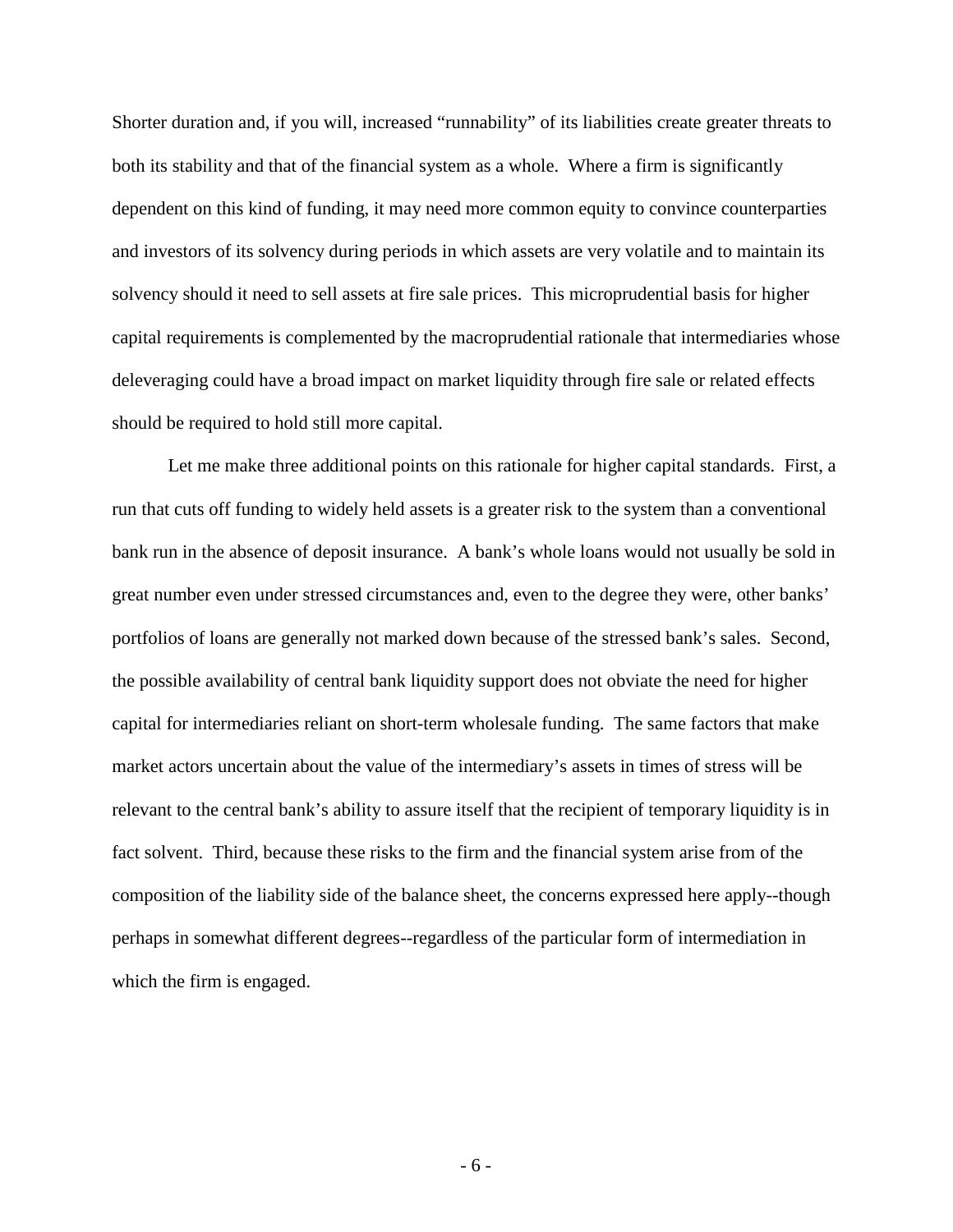## **Tailoring Capital Regulation**

With only modest simplification of the always complex world of financial regulation, one can say that while capital requirements traditionally have differed significantly for different types of financial intermediaries, they have been relatively uniform for all firms classified as a particular type of intermediary. As I mentioned at the outset, the variations in capital requirements might run contrary to the intuition that the risk of loss of a given portfolio of assets is the same no matter who owns them. Of course, the direct explanation for the variations lies in part in institutional history, with different regulatory bodies having been given authority over different types of financial intermediaries. Still, as we have seen, differences in the liability side of the balance sheet can in fact provide a good policy justification for having varying capital requirements among different types of financial intermediaries.

Yet, as I will suggest in a moment, even if conventional differences are at least broadly justifiable (which, of course, is not to say that certain differences in any particular jurisdiction have been well-formulated in all their specifics), the fact that so many intermediaries have moved well beyond their traditional practices, products, and scope may warrant some qualification of conventional practice. Conversely, the conventional regulatory principle of imposing more or less uniform capital requirements on a given form of intermediary might have seemed intuitively correct. But one lesson regulators around the world have drawn from the crisis is that macroprudential considerations can sometimes argue for varying capital requirements among the same kind of intermediaries.

Let me address, then, some implications of the liability-side perspective on capital requirements for different forms of financial intermediaries. Despite the focus of this session of the conference on nonbanks, I want to begin by noting how post-crisis changes in the Basel

- 7 -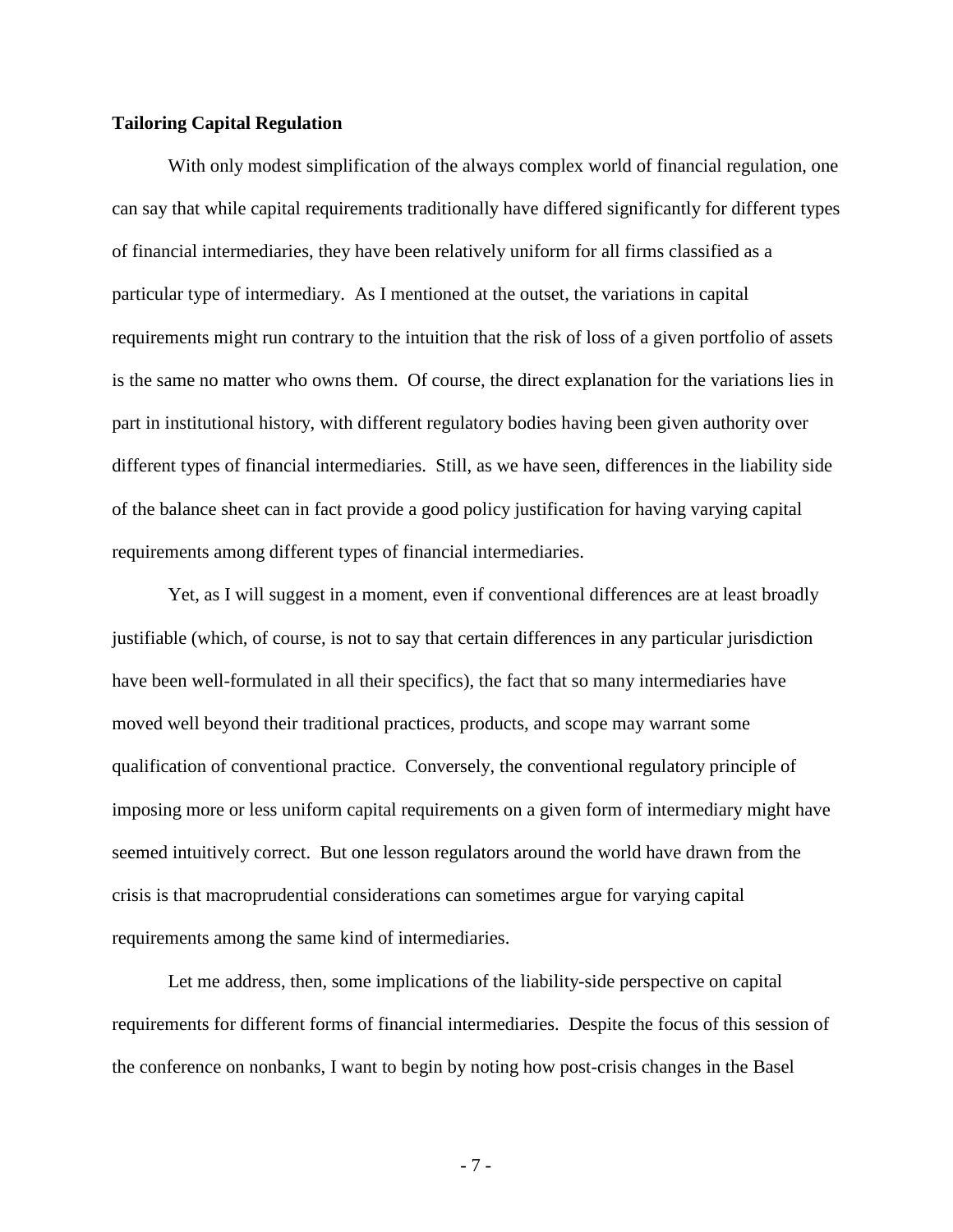regime reflected the characteristics of an intermediary's liabilities. Prior to the crisis, the Basel regime--though nominally applicable only to internationally active banks--in fact applied to most banks in many member jurisdictions, including the United States and the European Union (EU). There were no quantitative liquidity requirements, and capital requirements did not vary based on the liability side of the balance sheet. Indeed, the major departure from uniform application of capital rules was the opportunity afforded by Basel II for large banks to use their own internal models in determining their regulatory capital requirements, an opportunity that Basel II's proponents expected to result in slightly lower requirements than under a standardized approach.

In the wake of the crisis, Basel III strengthened capital quality and levels across the board. In addition, capital surcharges were imposed on about thirty banks of global systemic importance (G-SIBs), based on criteria that roughly reflect TBTF concerns--that is, the size and interconnectedness of the firms' balance sheets. Neither the generally applicable Basel III changes nor the G-SIB surcharges were specifically tied to the stability of a bank's debt structure. However, minimum quantitative liquidity requirements have been developed in the form of the shorter-horizon Liquidity Coverage Ratio (LCR) and the longer-horizon Net Stable Funding Ratio, which together are intended to place some limits on excessive reliance on runnable liabilities. [4](#page-8-0)

Important as these changes have been, the risks to the financial system posed by large amounts of short-term wholesale funding argue for closer regulatory linkage between capital and

<span id="page-8-0"></span> $\frac{1}{4}$ <sup>4</sup> In the United States, we have also applied a somewhat less stringent version of the LCR to banks that are large but that do not cross the threshold of being internationally active. This tiered approach is consistent with the principle stated earlier that prudential requirements should vary based on the potential impact of a firm's failure on the financial system as a whole.

The liquidity rules clearly seem to have influenced the way banks manage their balance sheets. In the United States, bank holding companies subject to the LCR significantly increased their holdings of high-quality liquid assets from the beginning of 2013 until the beginning of this year, to the point that many internationally active banks reported their LCR ratios already above fully phased-in requirements, even though the transition rules set an 80 percent minimum ratio for January 1, 2015.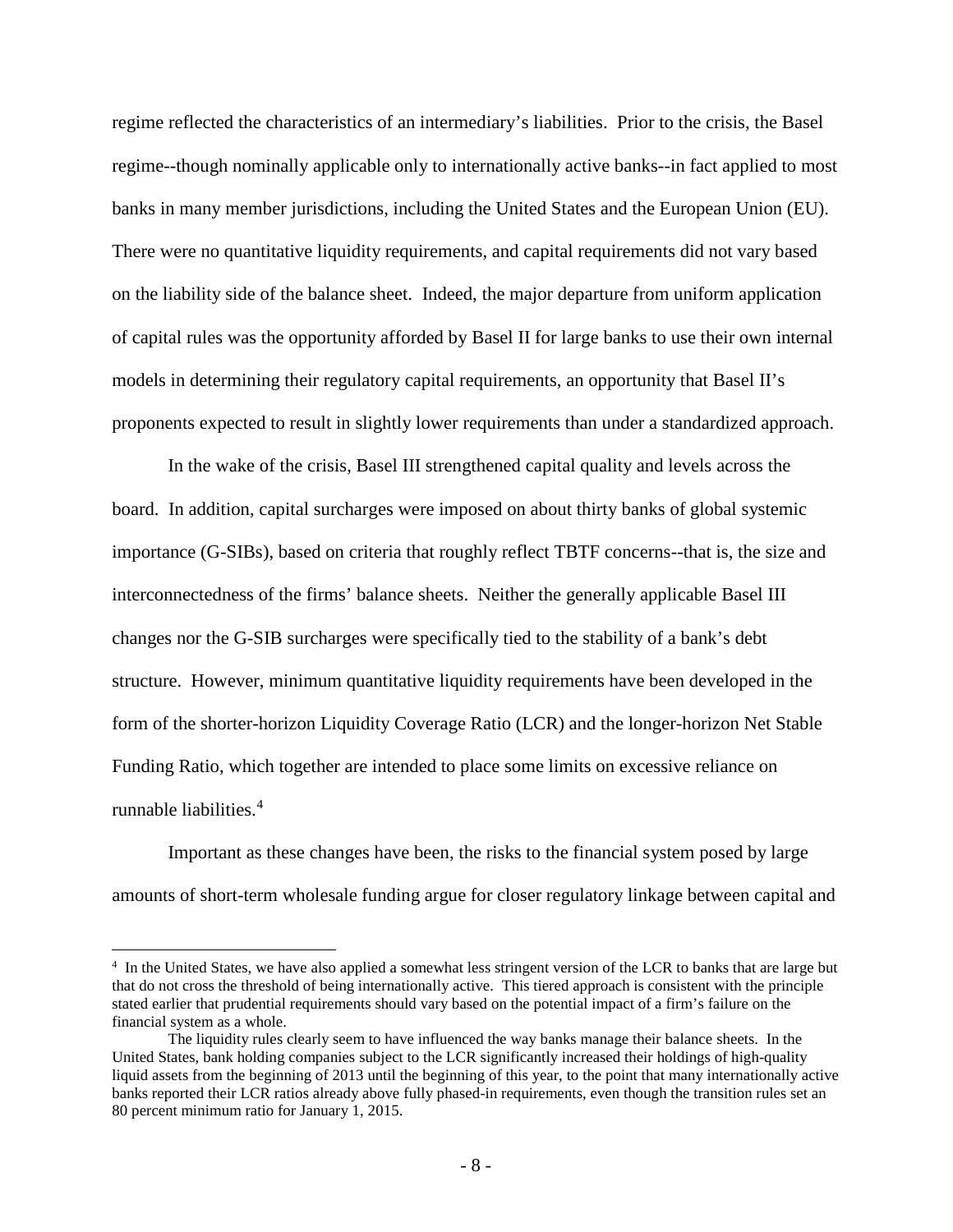liquidity concerns. Conceptually, the cleanest approach might be to integrate capital and liquidity requirements in a single regulatory framework, which would establish minimum levels of capital and liquidity and then increase the capital requirement for intermediaries with more vulnerable funding structures. Higher capital levels would be especially warranted for intermediaries using large enough amounts of short-term debt that their response when funding liquidity is constrained--either selling assets or withholding funding from their own customers- could adversely affect the financial system as a whole.

Realistically, though, the goal of full integration of capital and liquidity regulation seems unattainable for the foreseeable future. For one thing, it is hard to imagine all the relevant banking, market, and insurance regulators converging on such a novel approach anytime soon. In addition, though, without a more complete understanding of the precise relationship between liquidity and capital needs, placing so much weight on one form of regulation would be illadvised. For the present, then, the Basel regime will maintain separate capital and liquidity regulations, which may differ among types of financial intermediaries.<sup>[5](#page-9-0)</sup> But we can at least strive to establish each set of regulations with reference to the other and to attain at least a rough consistency across regulatory regimes applicable to various intermediaries.

In the United States, we have already taken one step in this direction. As you may know, in implementing the Basel G-SIB capital surcharge, we decided that surcharges somewhat higher than those finally agreed in Basel were appropriate. As we refashioned the Basel approach, we added a metric on short-term wholesale funding dependence to the formula for determining a

<span id="page-9-0"></span><sup>&</sup>lt;sup>5</sup> It is worth noting that the net capital rule for broker-dealers maintained by the U.S. Securities and Exchange Commission is a form of hybrid capital and liquidity regulation. However, it seems basically oriented to protecting customers, a bit like traditional regulation of life insurance companies, and was not developed with going concern or systemic implications in mind. It does not, for instance, place higher requirements on firms with heavy reliance on short-term wholesale funding, though it does penalize firms that hold large amounts of illiquid assets. In many respects the rule seems well-suited to smaller broker-dealers but, for reasons explained earlier, it does not seem optimal for the large broker-dealers in large bank holding companies.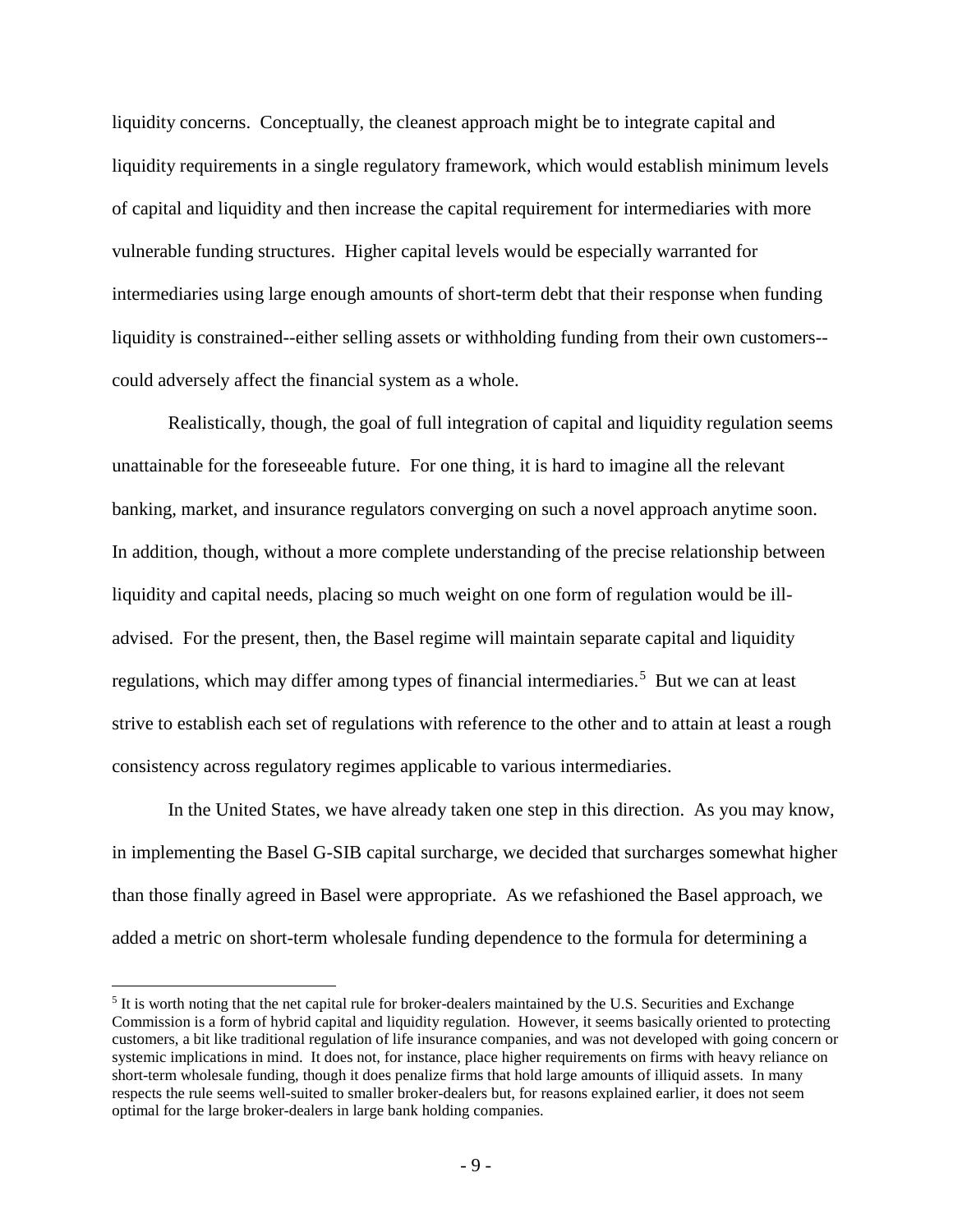firm's systemic significance, a factor that unfortunately had not been included in Basel. I hope that when it comes time for a review of the Basel methodology for identifying and grouping G-SIBs, funding practices and vulnerabilities will receive more attention. And there may be further steps that could increase that sensitivity. Exploring ideas along these lines seems to me far preferable to raising minimum liquidity requirements for all banks, even those with capital levels well above the regulatory minimum. For example, while stress testing has traditionally focused on risks to capital, some observers have suggested adding liquidity risks to the stress test.

Turning now to some implications for other intermediaries, I will begin with brokerdealers, which pose perhaps the clearest case of the capital/funding relationship. Broker-dealers tend to hold large amounts of assets that are of longer duration, but that also are relatively liquid in normal times (in contrast, say, to whole loans by a bank). However, as seen most graphically in the case of mortgage-backed securities during the crisis, many of these assets can rapidly become quite illiquid in periods of stress. Since broker-dealers generally fund substantial portions of these assets with short-term liabilities, such as repurchase agreements (repos) rather than insured deposits, there is the potential, again seen in the crisis, for runs reminiscent of the bank runs of the era before the advent of deposit insurance.

To a considerable extent, of course, the Basel framework covers these firms. In the EU, any broker-dealer is covered, whether as a stand-alone entity or as part of a universal bank. In the pre-crisis period in the United States, matters were less clear, since only broker-dealers affiliated with bank holding companies were covered by the full panoply of Basel requirements. There was partial coverage of the five largest freestanding broker-dealers that needed such oversight in order to operate within the EU. Because, during the crisis, those five firms either became bank holding companies or failed and had their continuing operations absorbed by bank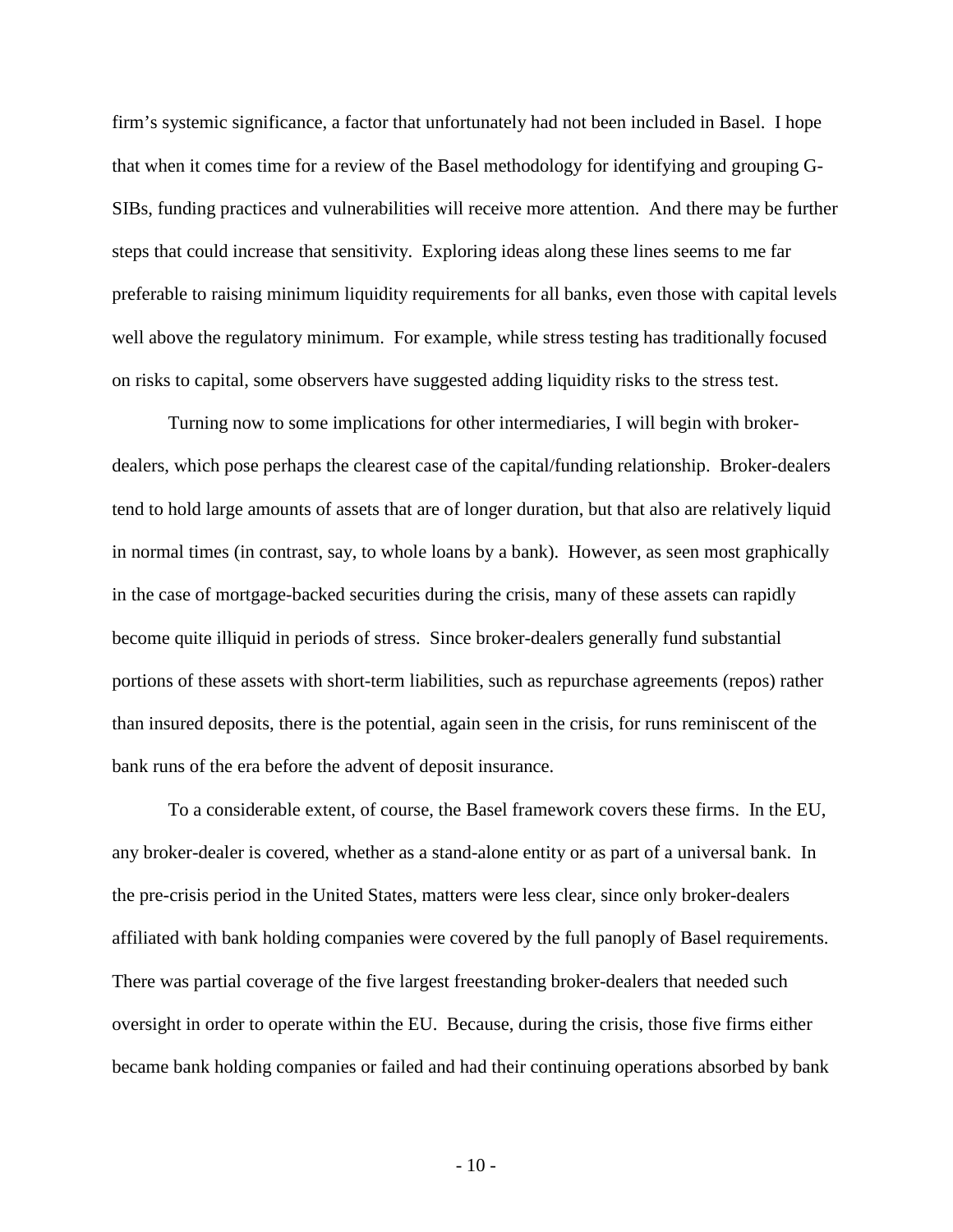holding companies, all sizeable domestically owned broker-dealers are now covered by Basel requirements.

However, as I mentioned just a moment ago, the Basel framework itself has not gone as far as is desirable in making capital requirements at the largest institutions sensitive to macroprudential funding concerns, a circumstance underscored by the balance sheets typical of broker-dealers. Consideration of changes such as refinement of the formula for assigning surcharges to G-SIBs would be useful when Basel standards are revisited over time. In the interim, there are more near-term opportunities for supervisory measures that take account of the relationship between capital levels and funding vulnerabilities.

Perhaps the most interesting application of a liability-side focus on capital regulation is the case of insurance companies. Given the ongoing discussions of capital standards in the International Association of Insurance Supervisors, the issue is also a timely one. Several relevant points can be derived from attention to the liability side of insurance company balance sheets.

First, as shown in my earlier example of how liability structure affects capital needs, the largest segment of a traditional insurance company's liabilities is composed of contingent claims based on the occurrence of specified events, such as the death of an insured person or destruction of insured property. These claims cannot be accelerated at the discretion of the holders of the contracts so, unlike deposits in a bank, these liabilities cannot run in any meaningful sense. Unless customers decide to sever their relationship with the company, in which case the contingent liability will be reduced or eliminated, they will continue to provide funding to the firm. Life insurance, in particular, has an unusually predictable liability pattern, well-refined by actuaries over the years. Thus there is a relative absence of liquidity risk as compared with other

- 11 -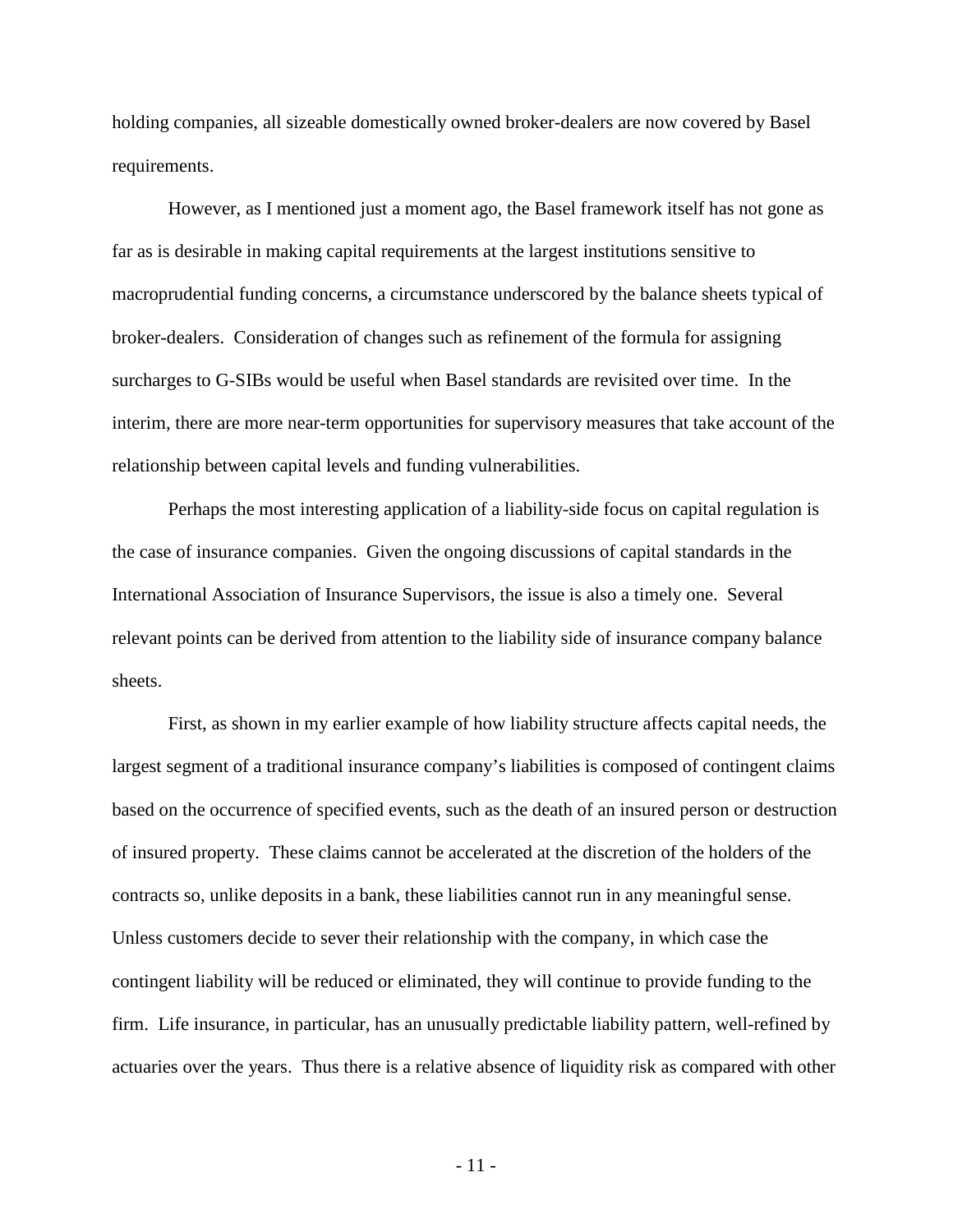kinds of intermediaries. Property and casualty insurance is somewhat more volatile but that volatility is not correlated with the broader economy. So, while higher capital levels may be needed for microprudential purposes, the traditional property-casualty insurance model does not appear to raise significant funding, fire sale, or other macroprudential concerns.

These traditional insurance liabilities argue for lower capital requirements than might be required for a hypothetical bank holding a similar portfolio of assets. And, as noted earlier, in some respects they also argue for a gone-concern approach to capital regulation. However, a second observation is that the liability side of the balance sheets of many large insurance companies look quite different from this traditional picture. Many life insurers, for example, now offer wealth and retirement products with account values that can be withdrawn at the discretion of the policyholder, sometimes with little or no surrender penalty. Although these products are generally considered medium to long-term liabilities, the option to surrender or withdraw funds creates the potential for increased claims that could strain the liquidity of the firm. Recent history suggests that the surrender rates of fixed annuities are directly related to the path of interest rate rises. In the middle part of the last decade, as interest rates rose in the United States, the surrender rate for these products increased by about 75 percent in just a few years, before dropping precipitously after the rapid decline in rates following the onset of the financial crisis.

Similarly, the move of some insurance firms into securities lending, repo, over-thecounter derivatives, and other capital market activities can work significant changes in the balance sheets of those firms, creating tighter connections to the rest of the financial system. As with other financial intermediaries, insurers then become subject to demands for posting additional collateral or closing out positions as unfavorable market conditions take hold. In

- 12 -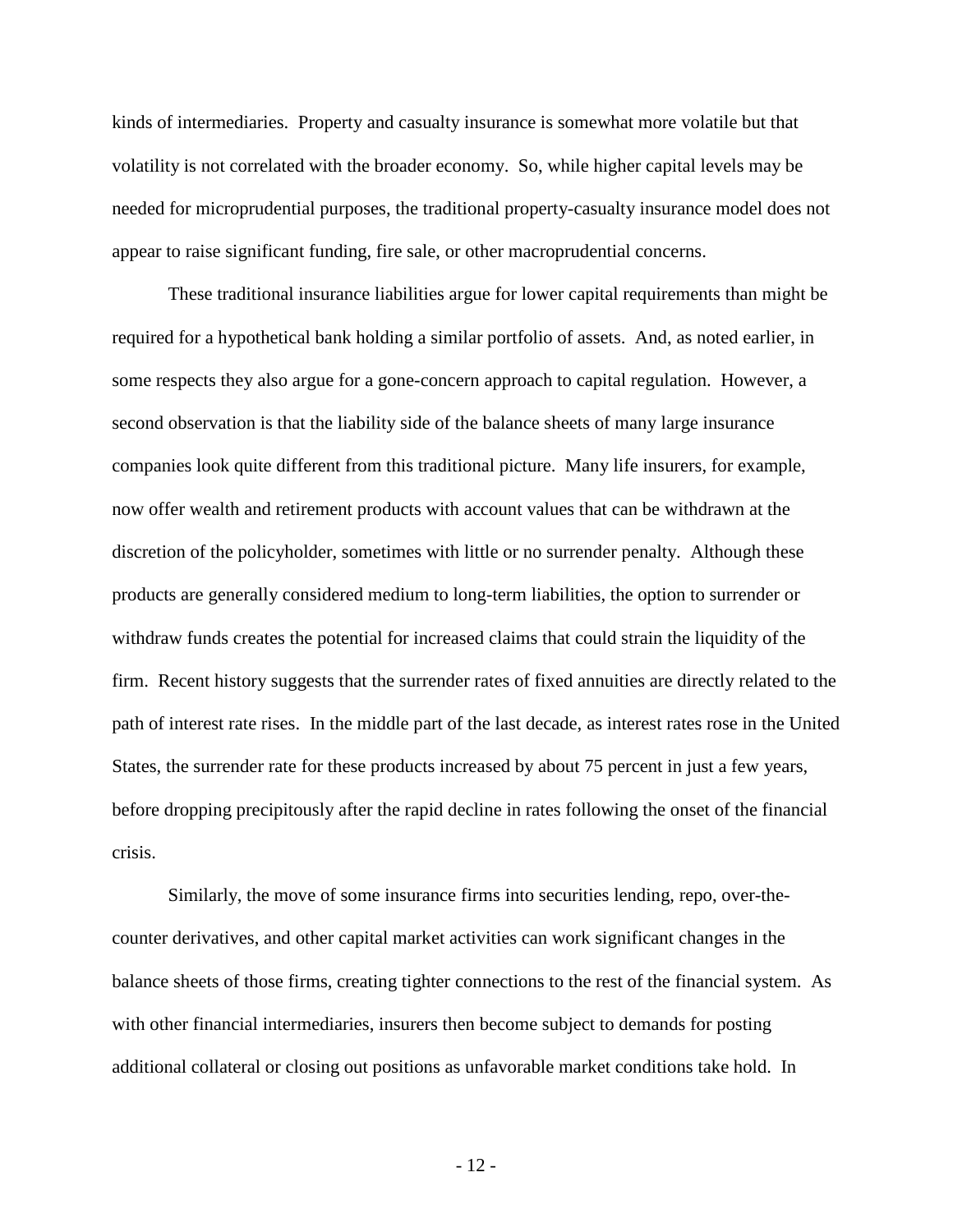addition, if the books of the insurance company are large enough, it then becomes a potential vehicle for transmitting distress at the company to other parts of the financial system.

Thus the liability side of the balance sheets of firms that are all "insurance companies" can vary substantially, just as with firms that are called "banks" or "bank holding companies." Yet capital regulation currently applicable to insurance companies seems not to make some of the relevant distinctions. Traditional capital regulation, with an implicit aim of protecting only conventional policyholders over time, potentially through an orderly insolvency, does not reflect the balance sheet risks I have just described. Yet more recent measures, such as Solvency II, with its heavy emphasis on current market valuation, may not take account of the fact that liability and liquidity risks for genuinely traditional life insurance products are relatively limited compared to those of many other intermediaries. In some respects, Solvency II ignores the strength of conventional insurance funding--that assets can be held for the truly long-term, through multiple business cycles--even as it focuses directly on the fluctuations in asset values that are indeed relevant to many less conventional activities.

This brief review illustrates the challenges in fashioning capital requirements for large insurance companies with a mix of traditional, nontraditional, and noninsurance activities that are sometimes quite intertwined in particular business lines or subsidiaries. And, even where these activities are reasonably segregated from one another, some of the policy devices suggested for differential capital treatment may be misplaced. For example, deciding on higher capital requirements based solely on whether an activity is "nontraditional" for an insurance company can be inappropriate. A "nontraditional" activity for an insurance company could embrace everything from the massive derivatives business maintained by the pre-crisis AIG to very sedate businesses outside the financial sphere entirely. In confronting these and similar challenges, I

- 13 -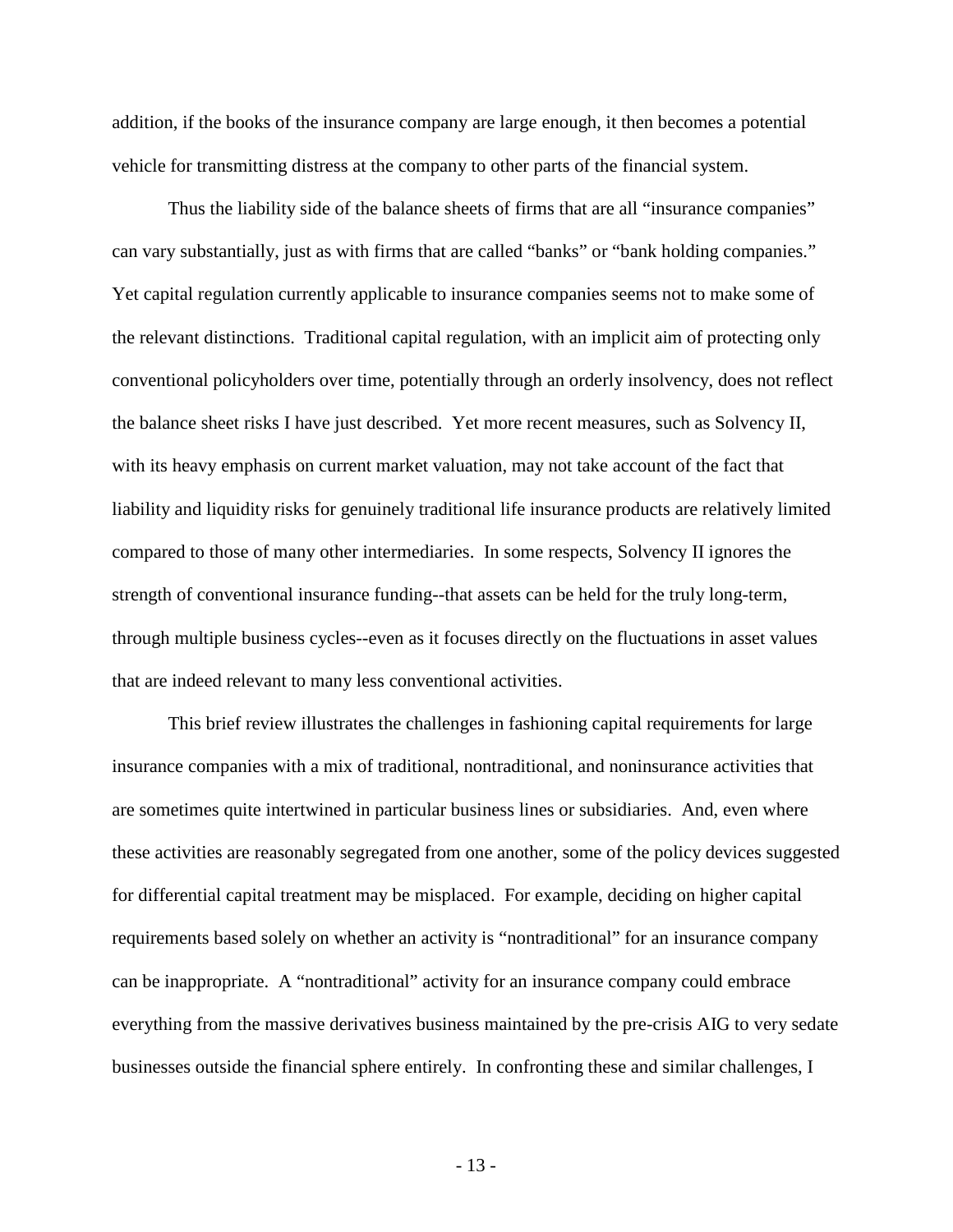would suggest that a focus on the actual nature of liabilities associated with a firm's activities provides a good starting point for sound analysis.

Finally, let me mention asset managers briefly. As they have garnered increasing shares of financial system assets, a trend that accelerated following the financial crisis, the question has arisen whether they too should hold capital buffers. Of course in most cases the asset manager itself does not have much of a balance sheet at all. The funds themselves are often not leveraged, in which case nearly all the liabilities are shares of the fund held by investors, the price of which varies to reflect the value of the assets purchased by the manager of the fund.<sup>[6](#page-14-0)</sup>

While some commentators have suggested that liquidity challenges and consequent fire sale type behavior might develop if the structure of the fund places a premium on exiting first, these kinds of risks would support an argument less for capital buffers than for some form of prudential market regulation, such as rules on liquidity or redemptions. I would note in this regard that last week the SEC issued a proposed rulemaking that would require open-ended funds to have liquidity risk management controls in place for shareholder redemptions, including during times of stress.<sup>[7](#page-14-1)</sup> Likewise, to the degree that certain idiosyncratic risks might exist with respect to the decisions and operations of certain asset managers, their liability structure again suggests that some form of prudential market regulation would be better suited to address these risks.

<span id="page-14-1"></span><span id="page-14-0"></span> <sup>6</sup> Through the use of certain kinds of derivatives, some funds acquire synthetic leverage. There are arguments for additional regulation in those cases, though again, capital requirements do not seem at first glance the optimal tool. <sup>7</sup> Under the proposed rules, mutual funds and exchange-traded funds would be required to implement liquidity risk management programs to address investor redemptions, including swing pricing during times of rapid redemption and calculation requirements to measure the amount of assets that could be liquidated without impacting market prices. Securities and Exchange Commission Press Release 2015-201, SEC Proposes Liquidity Management Rules for Mutual Funds and ETFs, September 22, http://www.sec.gov/news/pressrelease/2015-201.html. SEC Chairman Mary Jo White previously provided a roadmap to the development of a regulatory approach for the asset management industry[: "Enhancing Risk Monitoring and Regulatory Safeguards for the Asset Management](http://www.sec.gov/News/Speech/Detail/Speech/1370543677722%23.VMgSscnVtps)  [Industry,"](http://www.sec.gov/News/Speech/Detail/Speech/1370543677722%23.VMgSscnVtps) speech delivered at the New York Times DealBook Opportunities for Tomorrow Conference, New York, December 11.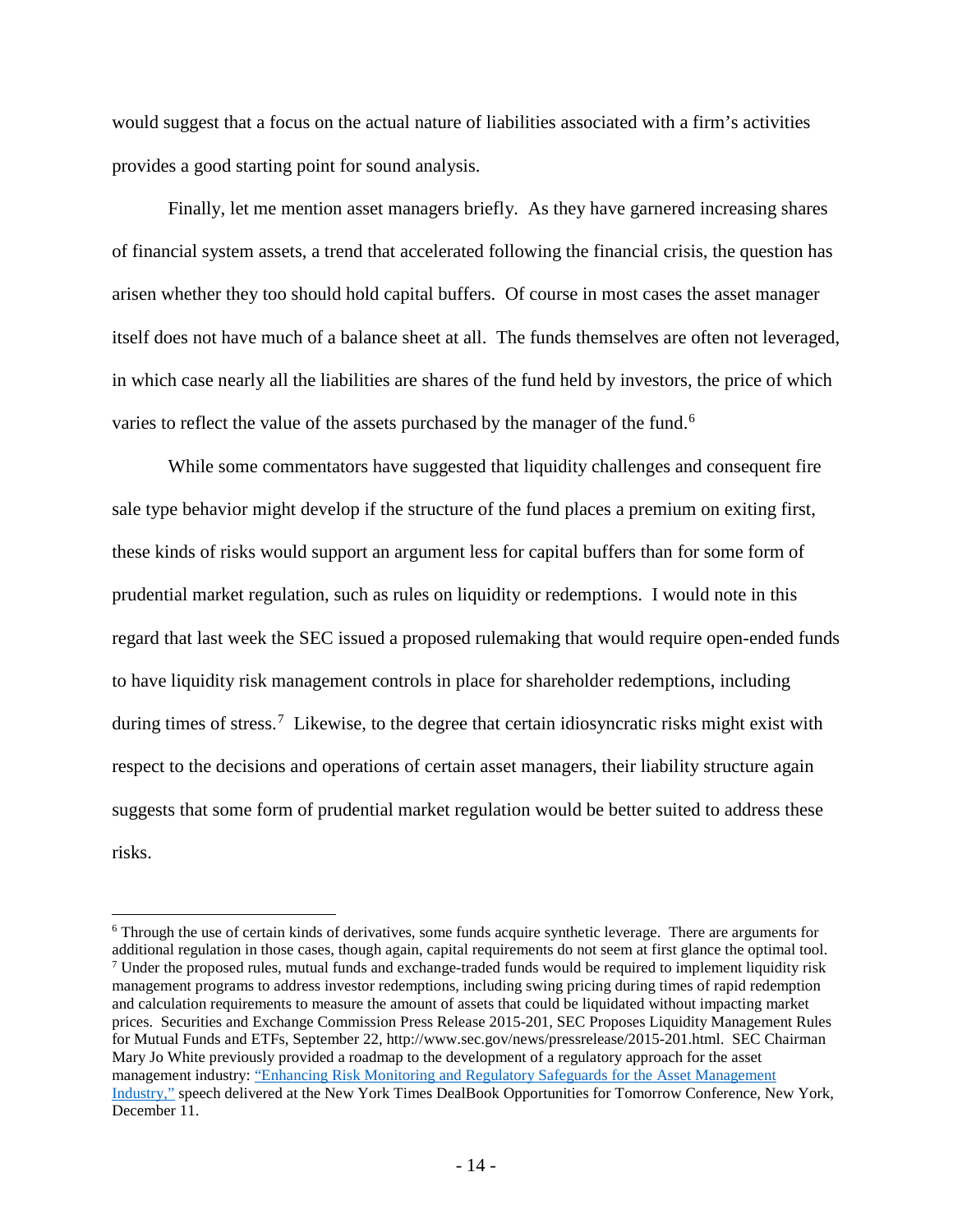## **Conclusion**

In conclusion, let me recapitulate one set of points and add another. To recapitulate- focusing on the characteristics of the liability side of a financial intermediary's balance sheet suggests that there *are* reasons to vary capital regulation across different forms of financial intermediation, but that significant shifts in the nature and scope of an intermediary's liabilities may in turn provide reasons for varying applicable capital regulation among firms that are primarily identified as a particular type of intermediary. Conceptual, institutional, and practical impediments to developing a single framework for capital regulation are doubtlessly insuperable for the foreseeable future. But regulators with mandates covering different kinds of intermediaries, including the Federal Reserve, must keep both sides of this perspective in mind. And, hopefully, regulators with a more focused responsibility will be sensitive to the ways in which their regulated entities have departed from their original liability structure.

The additional point follows from the first. When concerns are raised about regulatory arbitrage or a level playing field, they are usually in the context of a similar asset being held, or a business activity conducted, by financial firms with different regulatory structures. My discussion today would suggest that attention must be paid to the liability structure of the different firms before deciding whether the asymmetric regulatory treatment is prudent or an invitation to the propagation of new financial risks.

These two points underscore the fact that the question for regulators is not really whether capital rules developed for banks should be extended to nonbank actors. The Basel standards have already evolved to take account of different forms of intermediation in the financial firms subject to those rules. The Basel framework might itself be enhanced by further differentiation

- 15 -